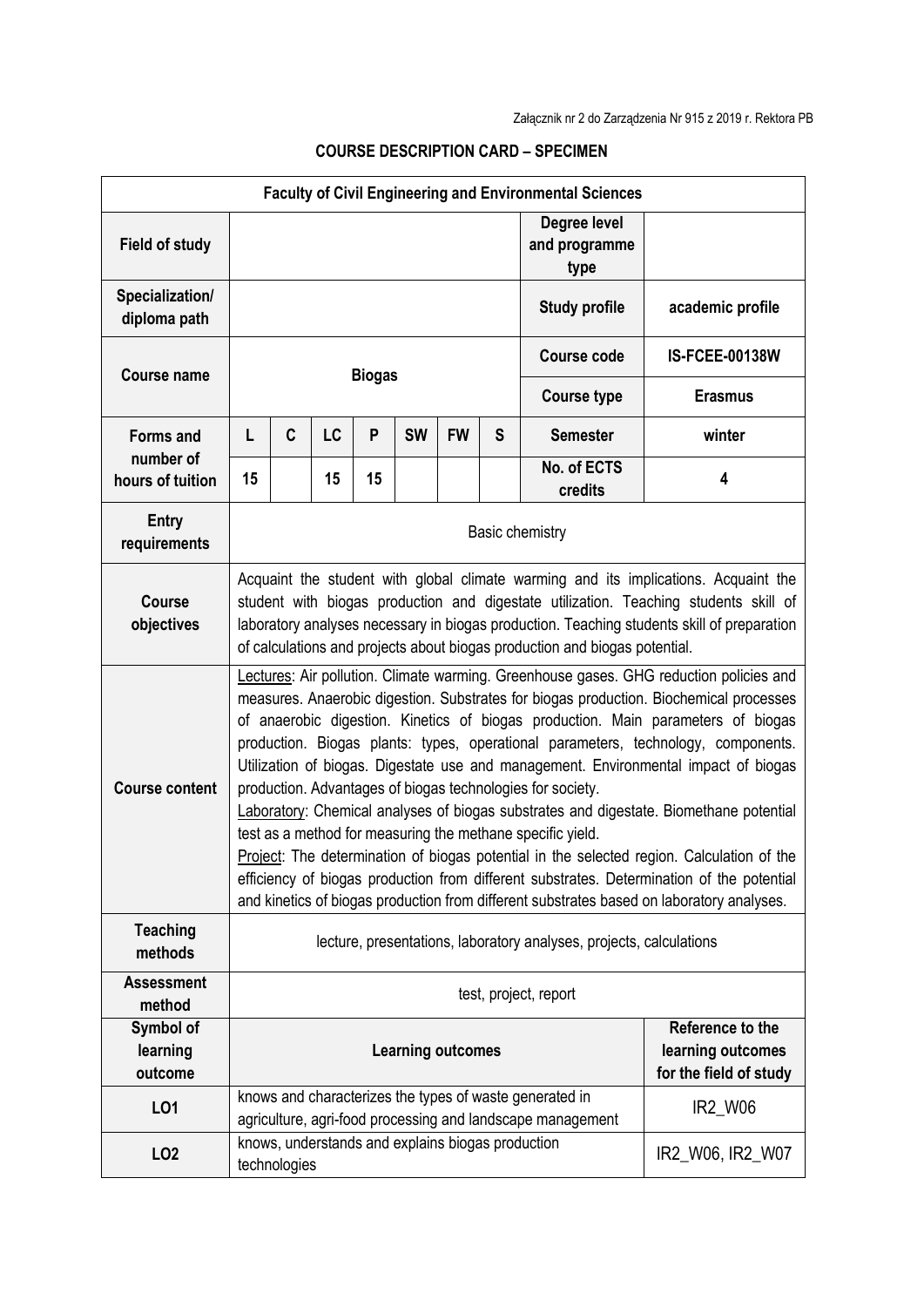| LO <sub>3</sub>      | can make a qualitative assessment of products coming from                                                                                               | IR2_U07                |          |  |
|----------------------|---------------------------------------------------------------------------------------------------------------------------------------------------------|------------------------|----------|--|
|                      | waste and biomass management processes                                                                                                                  |                        |          |  |
| L04                  | properly interprets the obtained test results and draws                                                                                                 | IR2_U07                |          |  |
|                      | conclusions                                                                                                                                             |                        |          |  |
| LO <sub>5</sub>      |                                                                                                                                                         |                        |          |  |
| LO <sub>6</sub>      |                                                                                                                                                         |                        |          |  |
| Symbol of            |                                                                                                                                                         | Type of tuition during |          |  |
| learning             | Methods of assessing the learning outcomes                                                                                                              | which the outcome is   |          |  |
| outcome              |                                                                                                                                                         |                        | assessed |  |
| L01                  | Test                                                                                                                                                    | L                      |          |  |
| LO <sub>2</sub>      | Test                                                                                                                                                    | L                      |          |  |
| LO <sub>3</sub>      | project, report                                                                                                                                         | P,LC                   |          |  |
| <b>LO4</b>           | project, report                                                                                                                                         | P,LC                   |          |  |
| LO <sub>5</sub>      |                                                                                                                                                         |                        |          |  |
| LO <sub>6</sub>      |                                                                                                                                                         |                        |          |  |
|                      | No. of hours                                                                                                                                            |                        |          |  |
|                      |                                                                                                                                                         |                        |          |  |
|                      | attendance to lectures                                                                                                                                  | 15                     |          |  |
|                      | attendance to projects                                                                                                                                  | 15                     |          |  |
| <b>Calculation</b>   | attendance to laboratory classes                                                                                                                        | 15                     |          |  |
|                      | preparation for test                                                                                                                                    | 20                     |          |  |
|                      | preparation of projects                                                                                                                                 | 20                     |          |  |
|                      | preparation of laboratory reports                                                                                                                       | 15                     |          |  |
|                      | <b>TOTAL:</b>                                                                                                                                           | 100                    |          |  |
|                      | <b>Quantitative indicators</b>                                                                                                                          |                        | No. of   |  |
|                      | <b>HOURS</b>                                                                                                                                            | <b>ECTS</b>            |          |  |
|                      |                                                                                                                                                         |                        |          |  |
|                      |                                                                                                                                                         |                        | credits  |  |
|                      | Student workload – activities that require direct teacher participation                                                                                 | 45                     | 3        |  |
|                      | Student workload - practical activities                                                                                                                 | 65                     | 2.6      |  |
|                      | Al Seadi T., Rutz D., Prassl H., Köttner M., Finsterwalder T., Volk S., Janssen R.<br>1.                                                                |                        |          |  |
|                      | 2008. Published by University of Southern Denmark Esbjerg, Niels Bohrs Vej 9-10,                                                                        |                        |          |  |
|                      | DK-6700 Esbjerg, Denmark                                                                                                                                |                        |          |  |
|                      | Tabatabaei M., Ghanavati H., 2018. Biogas. Fundamentals, Process, and<br>2.                                                                             |                        |          |  |
|                      | Operations. Biofuel and Biorafinery Technology 6., Springer International Publishing                                                                    |                        |          |  |
|                      | AG, part of Springer Nature                                                                                                                             |                        |          |  |
| <b>Basic</b>         | Horan N., Yaser A.Z., Wid N., 2018. Anaerobic Digestion Processes. Applications<br>3.                                                                   |                        |          |  |
| references           | and Effluent Treatment. Springer Nature Singapore Pte Ltd.                                                                                              |                        |          |  |
|                      | IPCC, 2014: Climate Change 2014: Synthesis Report. Contribution of Working<br>4.                                                                        |                        |          |  |
|                      | Groups I, II and III to the Fifth Assessment Report of the Intergovernmental Panel on                                                                   |                        |          |  |
|                      | Climate Change [Core Writing Team, R.K. Pachauri and L.A. Meyer (eds.)]. IPCC,                                                                          |                        |          |  |
|                      | Geneva, Switzerland, 151 pp.                                                                                                                            |                        |          |  |
|                      | Nieder R., Benbi D.K., 2008. Carbon and nitrogen in terrestrial environment. Springer<br>5.                                                             |                        |          |  |
|                      | Science + Business Media B.V.                                                                                                                           |                        |          |  |
| <b>Supplementary</b> | Baltrenas P., Baltrenaite E., 2018 Small reactors for management of biodegradable<br>1.                                                                 |                        |          |  |
| references           | waste. Springer International Publishing AG, part of Springer Nature<br>Treichel H., Fongaro G., 2019. Improving biogas production. Technological<br>2. |                        |          |  |